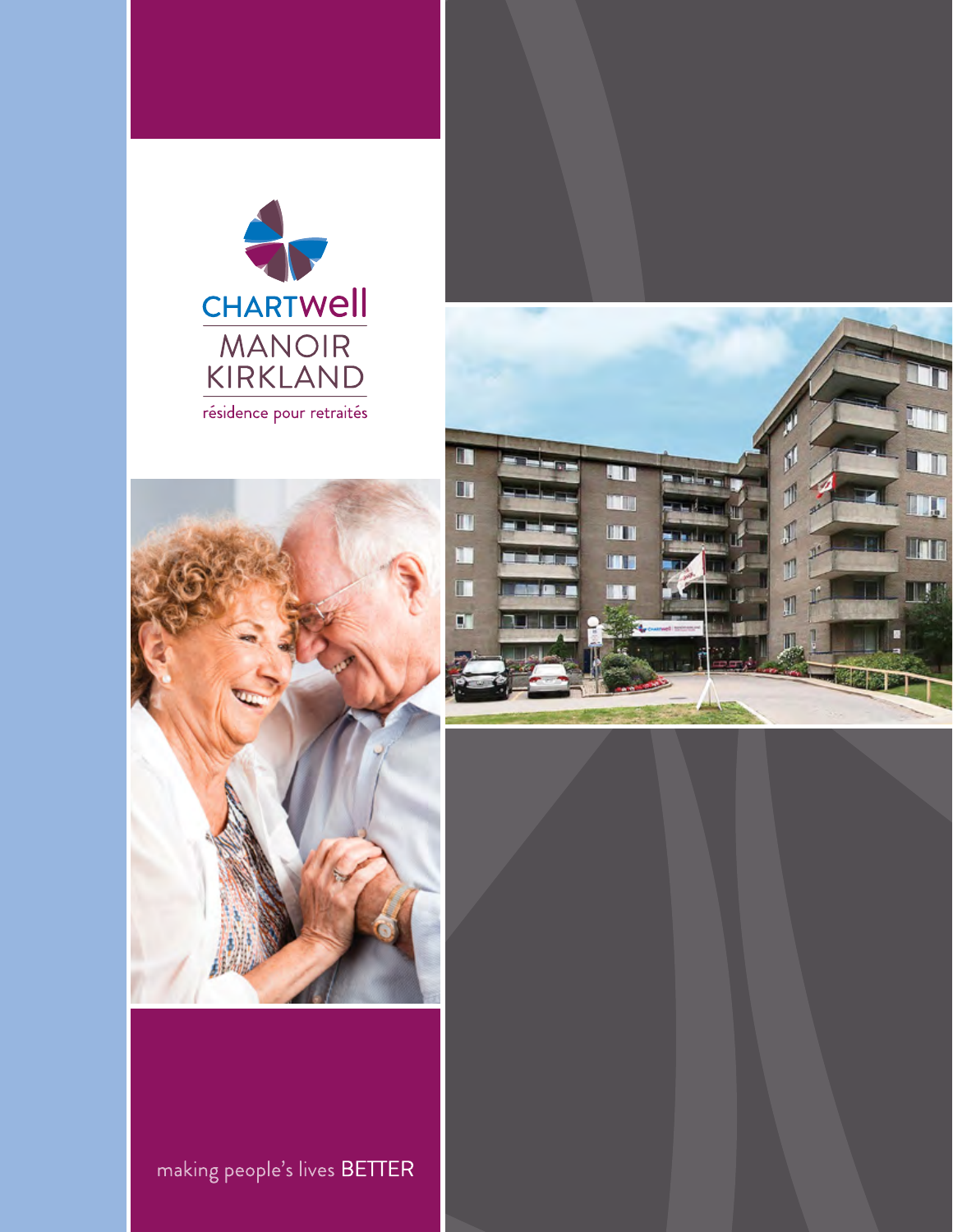

### PART OF OUR COMMUNITY SINCE 1977

 community welcomes English and French Located in the city of Kirkland, Chartwell Manoir Kirkland is a well-established, bilingual retirement residence ideal for active, independent seniors in Montreal's bustling West-Island. Boasting lush natural surroundings, our multicultural retirement seniors from across the region. We're close to an abundance of services and amenities, within walking distance to Lakeshore General Hospital.

In addition to our warm, inviting atmosphere, you'll find everything at Chartwell Manoir Kirkland has been designed for your comfort and accessibility. We offer a continuum of care, with optional customized care services for your peace of mind.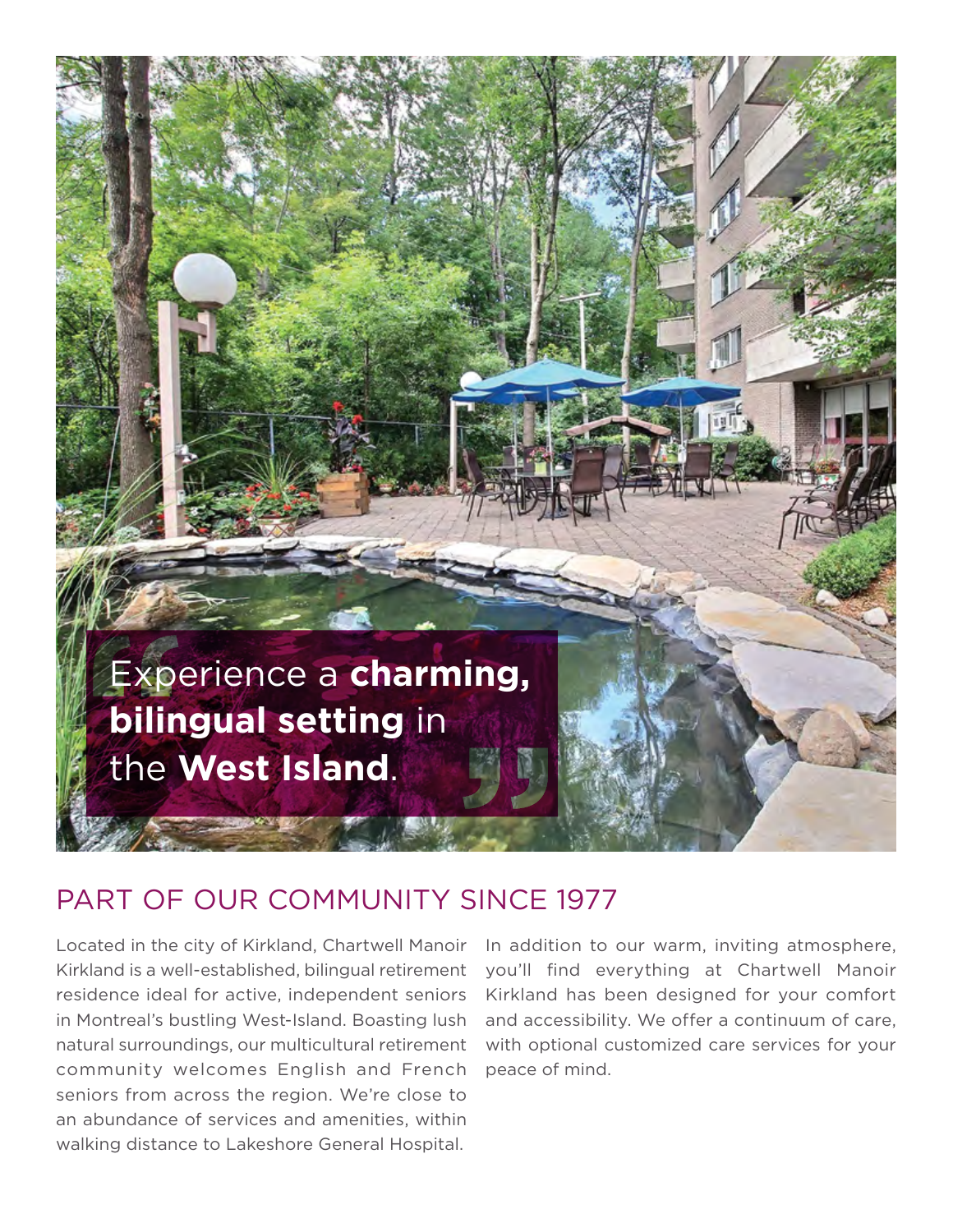# OUR UNIQUE LIFESTYLE

At Chartwell Manoir Kirkland, you'll benefit from a variety of on-site amenities that foster a sense of community, where our vibrant residents love to socialize and enjoy everything our lifestyle has to offer. You can enjoy our many recreational activities, including billiards, Aquafitness, gardening and much more! If you love reading, you'll be happy to know that we have a well-appointed library and even a book club. You choose how each day is based on how you want to live in your retirement years!

 We offer a selection of spacious studio, one-bedroom and two-bedroom layouts to call home. You will also benefit from three delicious and nutritious meals in our lovely dining room, prepared by our friendly Chef. We invite you to come try one of our famous, mouth-watering meals!

Explore our Living at Chartwell brochure to learn more about dining, lifestyle activities and personalized care services.









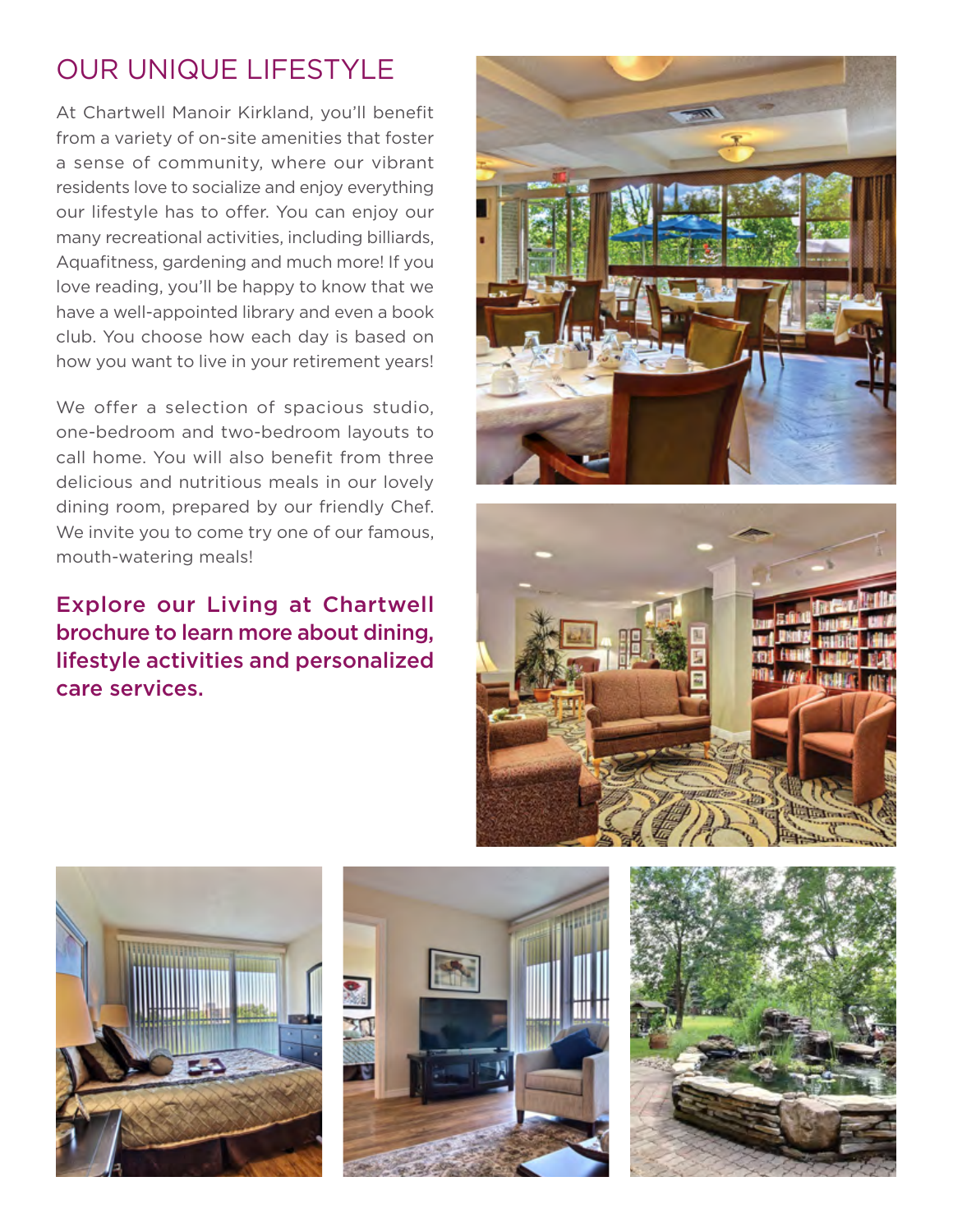## FACTS & FEATURES



#### IN THE NEIGHBOURHOOD

| Grocery stores<br>· Pharmacies<br>• Shopping                                           | • Restaurants<br>• Hospital<br>• Medical clinics                               | <b>Banks</b><br>• Transit<br>$\blacksquare$ Parks       |
|----------------------------------------------------------------------------------------|--------------------------------------------------------------------------------|---------------------------------------------------------|
| <b>ACTIVITIES</b>                                                                      |                                                                                |                                                         |
| • LiveNow program<br><b>Educational activities</b><br>• Cultural activities            | • Social and<br>recreational programs<br>• Day trips*<br><b>Exercise</b>       | • Live music events<br>• Gardening<br>■ Yoga            |
| <b>DINING SERVICES</b>                                                                 |                                                                                |                                                         |
| · Diversified menu<br>• À la carte menu                                                | • Open seating dining<br>• Themed dinner*                                      | • Meals for guests*                                     |
| <b>CARE SERVICES</b>                                                                   |                                                                                |                                                         |
| • Medication supervision/<br>administration*<br>• On-site Nurse<br>• Vitals monitored* | Assistance with activities<br>of daily living*<br><b>Esthetician services*</b> | • Visiting Physician*<br>• Companionship*               |
| <b>AMENITIES</b>                                                                       |                                                                                |                                                         |
| • Dining room<br>• Activity room<br>· Fitness room                                     | - TV room<br>• Multi-functional room<br>• Library                              | - Lounge<br>$\blacksquare$ Pool<br>· Outdoor greenspace |